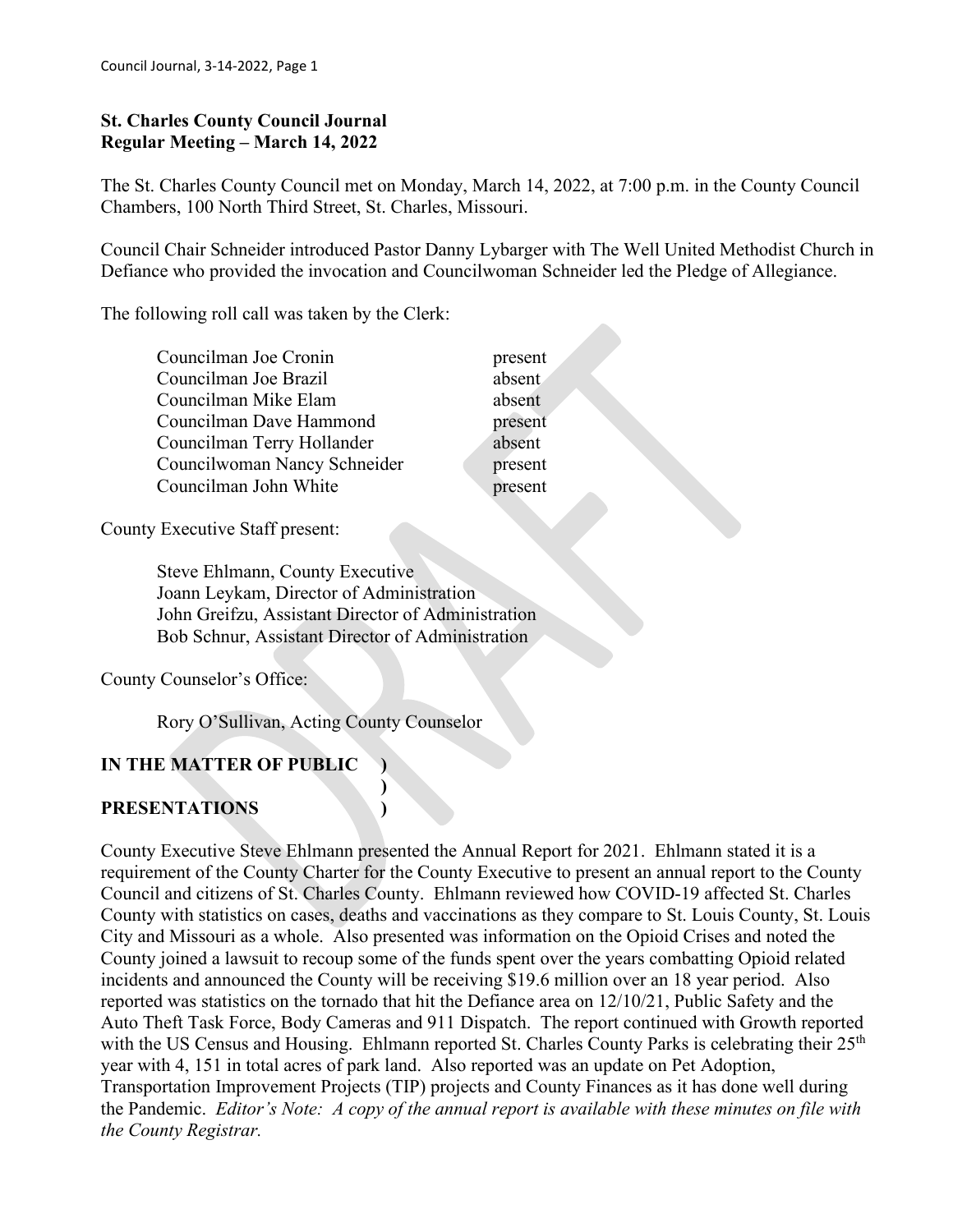# **IN THE MATTER OF ) ) PUBLIC COMMENTS )**

Tony Bethmann, a business owner on North Main Street shared parts of the Road Board application that St. Charles City submitted regarding the Riverpointe Development. Bethmann pointed out the millions of dollars the project is getting with taxpayer funds and how it is not transparent to the public. Bethmann requested the County Road Board organize a meeting with both County officials and City officials to explain the financing of the development.

County Executive Ehlmann replied there is no Tax Increment Financing (TIF) funds being used for this development and if the development does not produce the 140 jobs that is required for the use of money as an economic tool, the City is required to pay funds back to the County.

## **IN THE MATTER OF ) ORAL REPORT ) FROM THE COUNTY EXECUTIVE )**

There was no report presented.

## **IN THE MATTER OF )**

## **CONSENT AGENDA )**

Council Chair Schneider asked if there were any items to be removed from the Consent Agenda.

**)**

Hearing none, Council Member Cronin made a motion to approve the Consent Agenda as presented, seconded by Council Member White and unanimously approved by the members present.

The approved items are as follows:

# **Approval of Journal of the previous meetings** – 2-28-2022

## **Approval of Bids**

- Communications Copier Paper, Printing Paper, and Envelopes/Midland Paper and Western States Envelopes/\$95,000.00
- Finance Vehicle Purchase for Police Department/(2 qty.) 2022 Dodge Durango Pursuit/Behlman Chrysler Dodge/\$86,193.00
	- Bulk Gasoline and Diesel Fuel/Kiesel Company/\$1,500,000.00
- Highway 2022 Concrete Removal and Replacement A/Amcon Municipal Concrete LLC. \$1,730,000.00
	- 2022 Concrete Removal and Replacement D/Amcon Municipal Concrete LLC. \$1,250,000.00
	- Asphalt Surface Treatment 2022/Innovative Roadway LLC/\$323,639.82
	- Asphaltic Concrete/All bidders: Bridgefield Asphalt Plant, Simpson Materials dba Missouri Products, New Frontier Material/\$1,275,000.00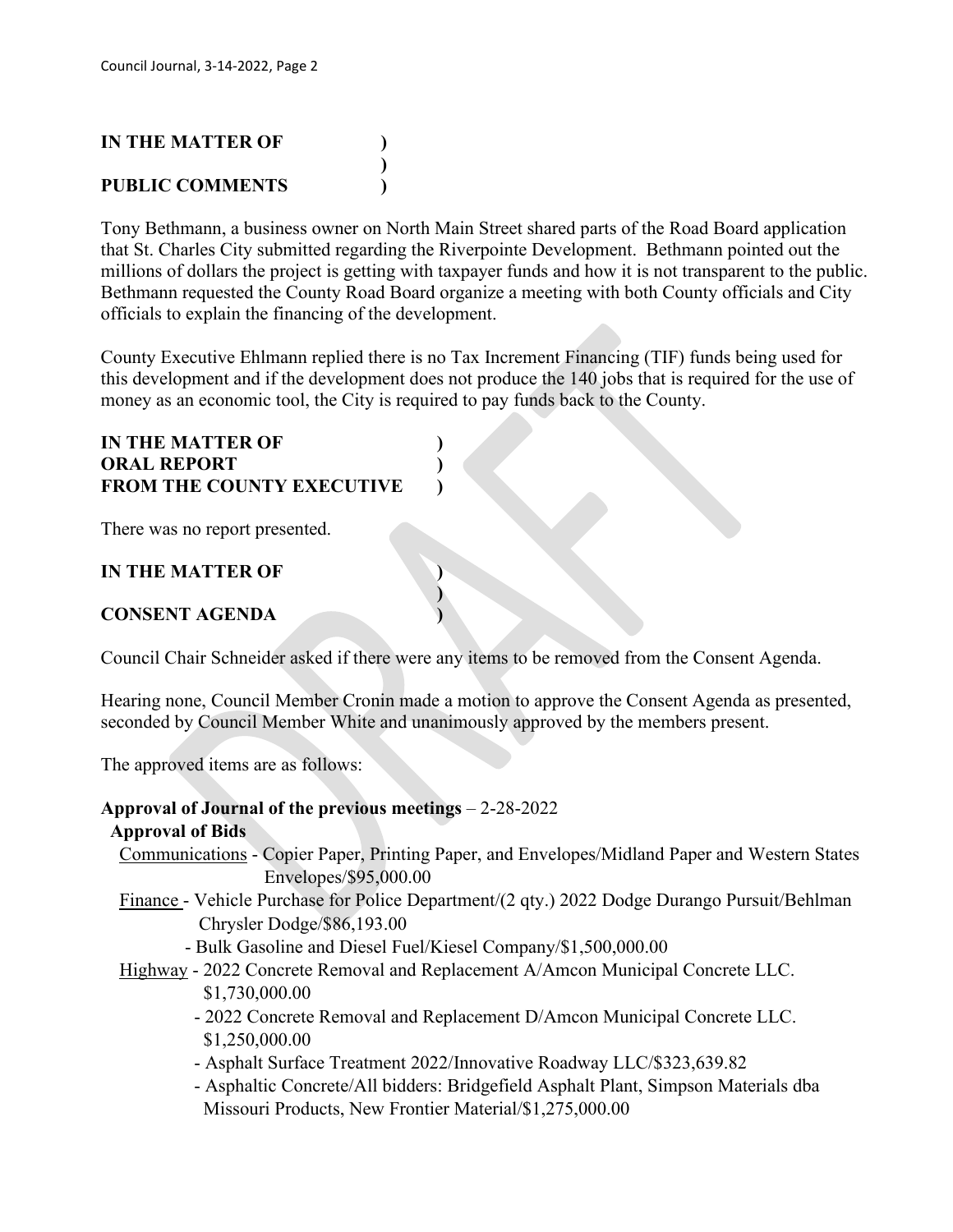- Tires/Best Tire and Goodyear Tire/\$70,000.00

- Paint - Road and Thermoplastic Markings/Ozark Materials LLC/\$115,000.00

 Parks and Recreation – Professional Services/New Park in Foristell - Design and Development of New Park Property/Horner and Shifrin/\$454,877.00

Prosecuting Attorney - ThomsonReuters WestLaw/Thomson Reuters/\$57,415.44

#### **Nominations and Appointments**

Industrial Development Authority

- Kenneth R. Gumper, Jr. St. Peters reappointment term expires 12-15-27
- Julie Bartch St. Charles reappointment term expires 12-15-27
- Tom Kuhn O'Fallon replacing Linda Luera-Sanchez term expires 12-15-27

**)**

#### **Miscellaneous**

Facilities - Change Order #2/Justice Center and Admin. Bldg. roof replacement/\$64,000.00

#### **IN THE MATTER OF )**

## **BILLS FOR INRODUCTION )**

**Bill No. 5049** – Sponsored by Nancy Schneider – AN ORDINANCE VACATING A DRAINAGE EASEMENT ON SOUTH MAIN STREET

**Bill No. 5050** – Sponsored by Nancy Schneider – AN ORDINANCE AMENDING THE 2022 BUDGET OF THE ORDINANCES OF ST. CHARLES COUNTY, MISSOURI (OSCCMO), APPROVED BY ORDINANCE NO. 21-096 FOR THE ST. CHARLES COUNTY COLLECTOR OF REVENUE, BY REMOVING ONE GOVERNMENT SERVICES REPRESENTATIVE II POSITION AND ADDING ONE GOVERNMENT SERVICES REPRESENTATIVE III POSITION

St. Charles County Collector Michelle McBride explained due to the retirement of a long-standing employee, the Collector's budget would allow for the position to be upgraded to a Gov't. Services Representative III and would be a better fit as other positions within similar departments doing similar duties.

**Bill No. 5051** – Sponsored by Nancy Schneider – AN ORDINANCE AUTHORIZING THE NONBINDING PROJECTED TAX RATES OF THE COUNTY FOR THE GENERAL REVENUE FUND AND FOR VARIOUS SPECIAL FUNDS OF AND FOR THE COUNTY OF ST. CHARLES, MISSOURI, FOR THE YEAR 2022 IN ORDER TO DEVELOP THE NOTICE OF PROJECTED TAX LIABILITY TO ACCOMPANY THE ASSESSOR'S NOTICE OF ASSESSED VALUE, ALL AS MANDATED BY SENATE BILL 711(2008), SUCH TAX RATES BEING PROJECTED WITHOUT INCREASE FROM 2021

#### **IN THE MATTER OF ) ) TABLED BILLS )**

There were no bills removed from the table.